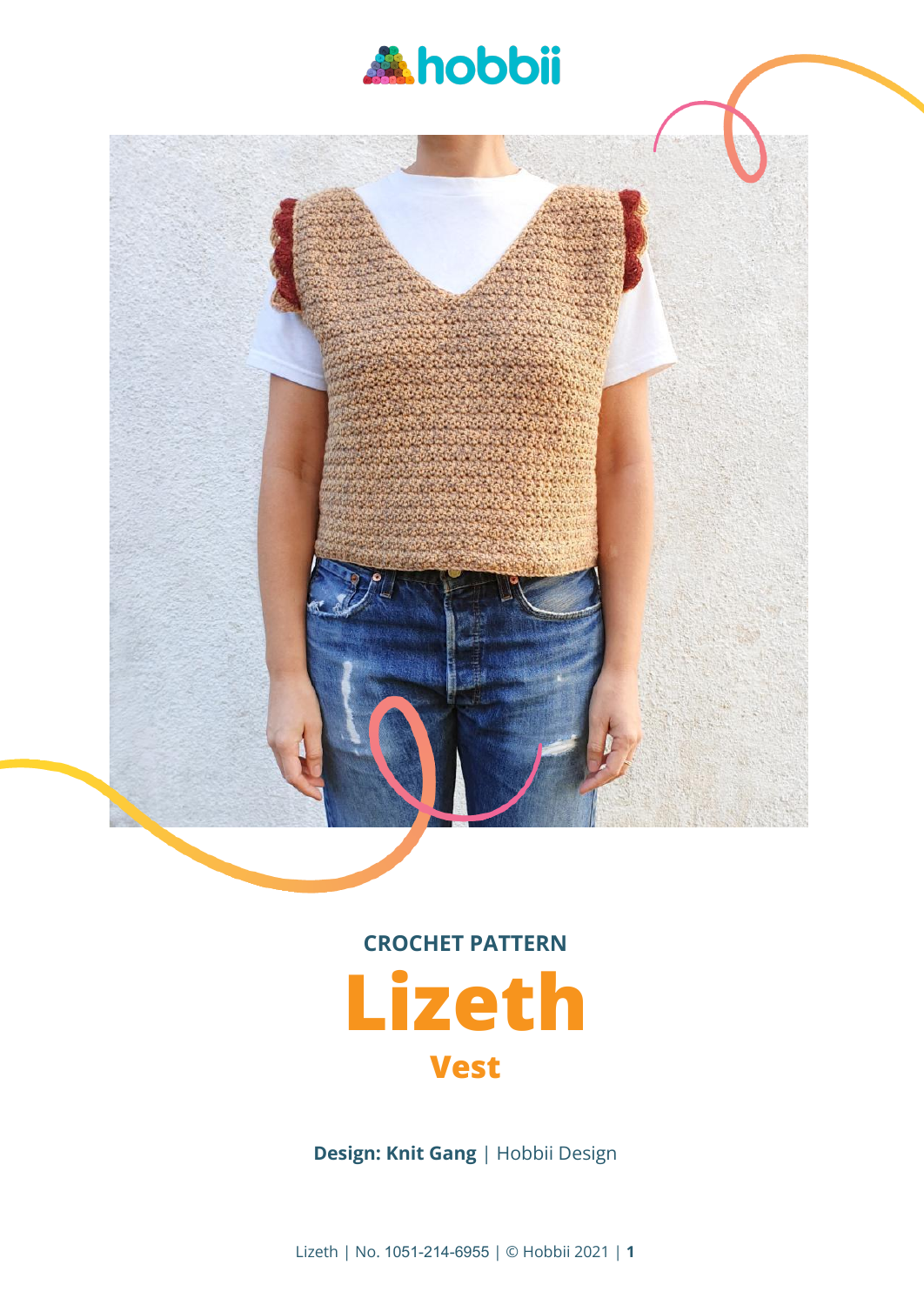

#### **MATERIALS**

2 skeins of Soft Alpaca Lace color 43 1 skein of Soft Alpaca Lace color 37 3 skeins of Acacia color 16

Crochet hook 5 mm (US I/9) Crochet hook 4,5 mm (US H/8) Yarn sewing needle Stitch markers

#### **YARN QUALITY**

**Soft Alpaca Lace**, Hobbii 100% Alpaca 50g / 1.75 oz = 400m / 437 yds

#### **B** Acacia, Hobbii

51% acrylic, 49 % cotton 100 g / 3.5 oz = 250 m / 273 yds

**GAUGE** 10 cm x 10 cm (4" x 4") = 16 sts x 14 rows

#### **ABBREVIATIONS**

 $ch = chain$ sc = single crochet dc = double crochet tr = treble crochet  $sl$  st = slip stitch sc2tog = 2 single crochet together

#### **SIZE**

S (M) L

#### **MEASUREMENTS**

Width: 52 (56) 59 cm / 20.4" (22") 23.2" Length: 50 (52) 54 cm / 19.7" (20.4") 20"

#### **PATTERN INFORMATION**

This lovely vest is made of cotton and soft wool. It is easy and nice to crochet.

**HASHTAGS FOR SOCIAL MEDIA**

#hobbiilizeth #hobbiidesign

#### **QUESTIONS**

If you have any questions regarding this pattern, please feel free to email us at **support@hobbii.com** Please make sure to include the pattern's name and number.

Happy Crafting!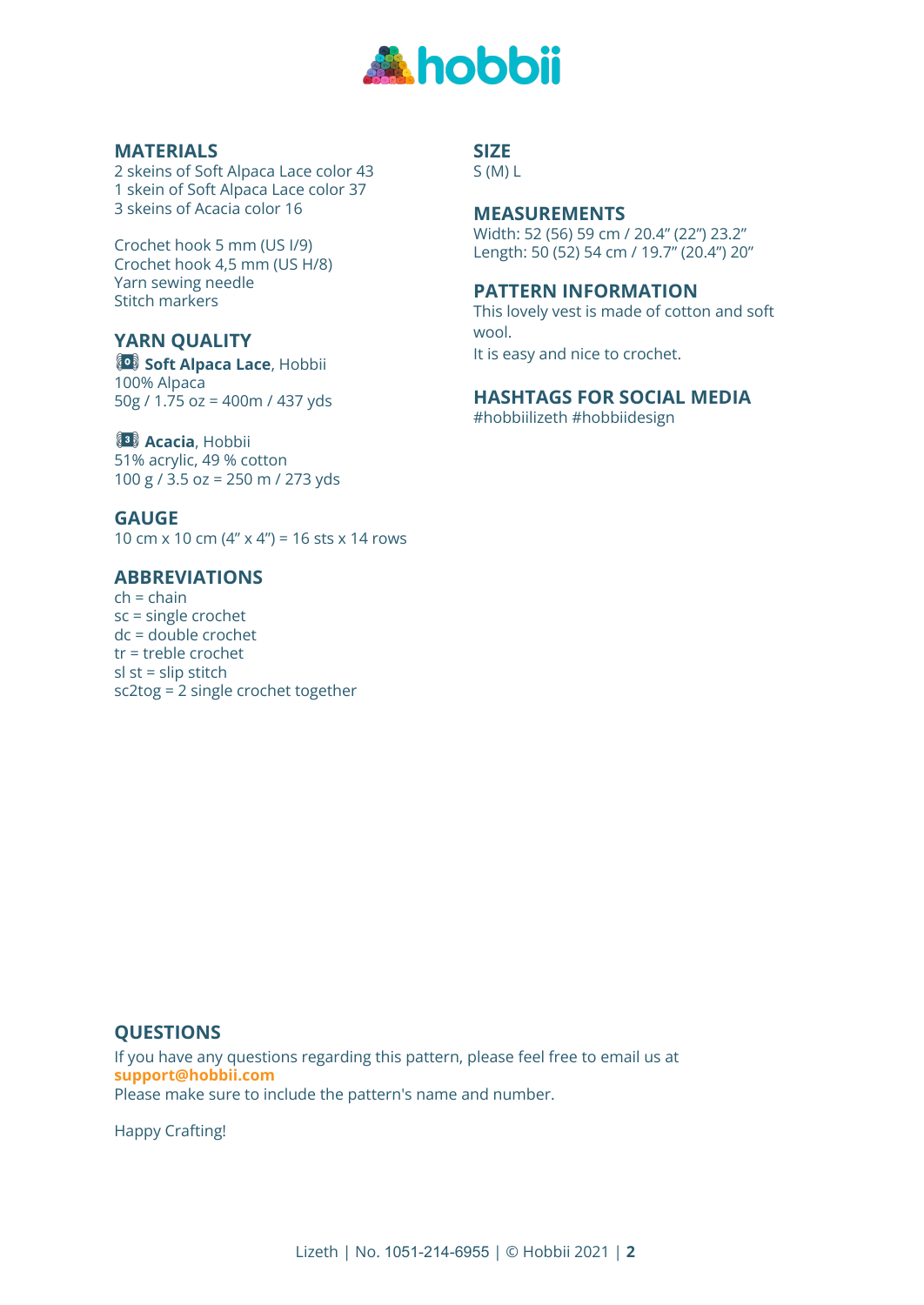

## **Pattern**



#### **INFO AND TIPS**

The vest is made with a Griddle Stitch. To work the Griddle Stitch, you start with an even number of sts, and you are crocheting alternating sc and dc. In each of the next rows, where sc is you are working dc, and where dc is you are working sc.

You can easily change the length of the vest by making more or fewer rows.

#### **BODY**

#### **FRONT PIECE**

With Soft Alpaca Lace color 43 and Acacia color 16 ch 80 (86) 90.

Row 1: skip the first 3 ch (counts as the first dc), sc, dc, sc - alternating to the end of the row, sc in the last st, turn.

Row 2: ch 3, sc (into the dc from the previous row), dc (into the sc from the previous row) alternating till the end of the row, sc in the top of the ch 3 of the previous row, turn. Repeat Row 2 =  $33(35)37$  rows in total.

Fasten off.

Now you will start to shape the armholes.

Skip first 8 sts and join the yarn in the 9<sup>th</sup> st, ch 3 (counts as a first dc) continue working in Griddle Stitch till 8 sts before the end of the row, turn. Make 3 rows in total.

Now you will start to shape the V-necklace.

Count stitches, it should be 64 (70) 74.

Work first 30 (33) 35 sts, sc2tog in the last 2 sts, turn.

Sc2tog, Griddle Stitch till the end of the row.

Each successive row ends and starts with sc2tog, this will form the V-neck.

Work like this 25 rows in total, fasten off.

Repeat on the other side.

#### **BACK PIECE**

Start the same way as the front piece**,** after shaping the armholes work straight through 58 (60) 62 rows in total.